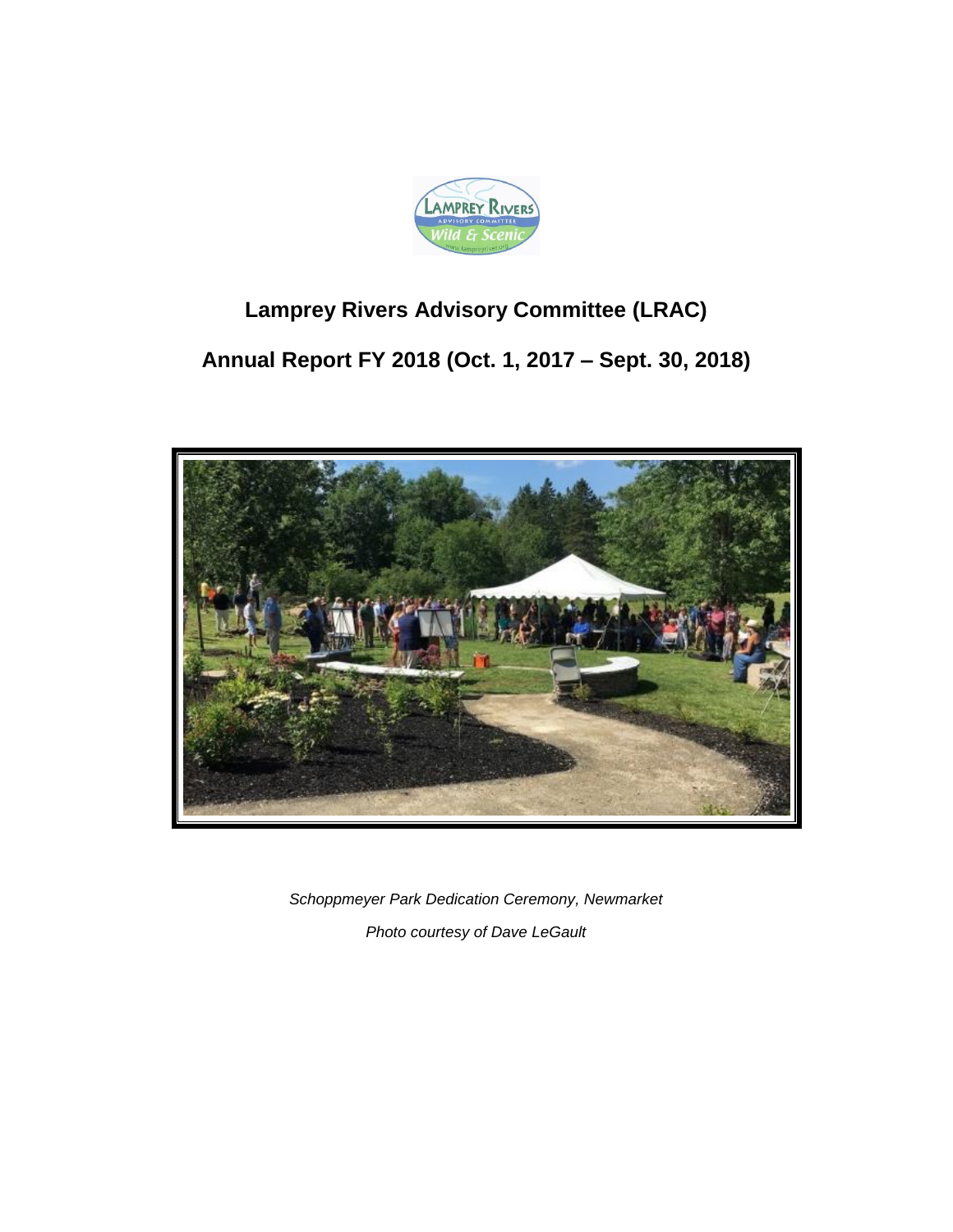We are pleased to feature a new Lamprey River park on the cover of the FY2018 annual report. The Lamprey Rivers Advisory Committee (LRAC) was heavily involved with improving public access this year:

- The LRAC contributed significantly to Newmarket's efforts to create a memorial park to honor Chris Schoppmeyer. The LRAC donated funding to help secure an easement on the property, landscape design to create a space for remembering Chris and his fellow law enforcement officers, and graphic design help to create a kiosk panel about the Lamprey River. The new park is conveniently located on Route 108 behind the Newmarket Community Church Thrift Shop and has benches, a picnic area, and a kayak dock. The Newmarket Recreation Department plans to install a kayak rack (previously donated by the LRAC) to hold boats that can be rented for exploring this impounded section of the river. Future plans for the kayak dock include a handicap launch assist system.
- The committee worked with Trout Unlimited to improve canoe passage on more than four miles between Epping and Lee. This natural section of the river has been largely inhospitable to paddlers for several years due to several large downed trees. After careful consideration for both public access and important wildlife habitat, enough wood to enable canoe passage was removed from the river way and repositioned back in the water to protect ecological values. Many thanks to the New Hampshire Charitable Foundation for funding this important pilot project.
- In partnership with the LRAC, the Epping Conservation Commission began work on a multi-year effort to improve access at the Tilton Conservation Area on Route 87. This site is a public canoe launch area and serves as the finish line for the annual Lamprey River Canoe Race and also marks the beginning of the improved Epping to Lee section noted above. Preliminary work included adding gravel to the parking lot to allow vehicles to turn safely, creating plans to revive the floodplain trail, and improving signage on site. Future work will include reconfiguring the canoe launch to improve safety and reduce erosion.
- As part of a Small Grant to the Newmarket Recreation Department, the LRAC provided program funding and educational support to novice paddlers. The project helped to increase awareness of ecological issues affecting the river and Great Bay and improved participation in the Lamprey River Splash and Dash race.
- For the second year, the committee sponsored an eco-paddle on the saltwater portion that offered participants a chance to meet researchers who are engaged in river herring migration, oyster restoration, eelgrass recovery efforts, and water quality issues.

Lamprey Rivers Advisory Committee Annual Report Oct. 1, 2017 – Sept. 30, 2018 Page **2** of **6**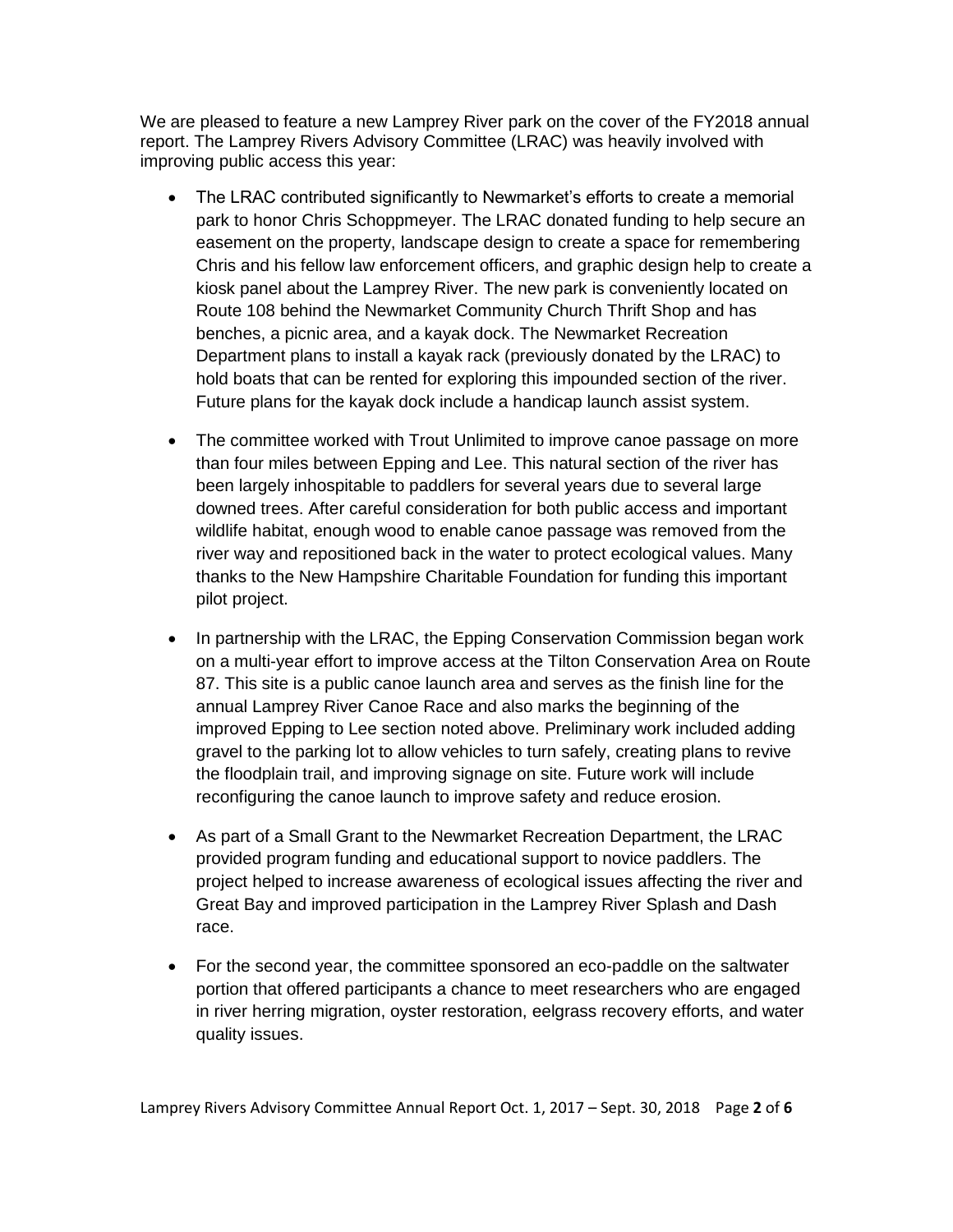

## **About the Lamprey Rivers Advisory Committee (LRAC)**

The LRAC is comprised of volunteer representatives nominated by the towns of the Lamprey River watershed and appointed by the commissioner of the NH Department of Environmental Services (NHDES). These volunteers serve as liaisons to NHDES and have two main duties: 1) Create a river management plan that protects or enhances the values for which the river was designated for extra protection under the NH Rivers Management and Protection Program under RSA 483 and 2) Review and comment on development or redevelopment project applications for the quarter mile corridor that parallels each side of the main stem Lamprey River and five designated tributaries and that require a state permit such as a wetlands or alteration of terrain permit.

The LRAC also serves as a partner to the National Park Service to protect and enhance the "outstandingly remarkable values" for which a 23 mile segment of the main stem Lamprey River was designated by the US Congress as a National Wild and Scenic River. As part of this partnership, the LRAC receives funding from the National Park Service (CFDA # 15.962 National Wild and Scenic Rivers System) to support its activities.

For more information about the Lamprey River and the LRAC, please visit [www.lampreyriver.org.](http://www.lampreyriver.org/)

## **LRAC Accomplishments:**

Representatives from nine of the fourteen towns in the Lamprey River watershed worked hard to implement the comprehensive rivers management plan with help from towns, planning commissions, land protection organizations, wildlife professionals, and citizens. The final plan was approved on September 26, 2013 and is available at town offices and on [www.lampreyriver.org.](../../../../AppData/Local/Microsoft/Windows/AppData/Local/Temp/Temp1_Re_%20LRAC%20annual%20report.zip/www.lampreyriver.org)

## **Education and Outreach:**

- The committee's website, [www.lampreyriver.org,](http://www.lampreyriver.org/) continued to be a public clearing house of Lamprey River information and resources.
- LRAC displays at four town celebrations and six presentations at town libraries encouraged local people to learn about the river and gave them a chance to share concerns.
- In May, the workgroup partnered with the New Hampshire Fish and Game Department to educate the public about river herring at the "Herring Aid" event at the Macallen Dam in Newmarket. Approximately 55 children and adults helped to count the fish and escort them from the fish ladder holding tank to the river where they were released.

Lamprey Rivers Advisory Committee Annual Report Oct. 1, 2017 – Sept. 30, 2018 Page **3** of **6**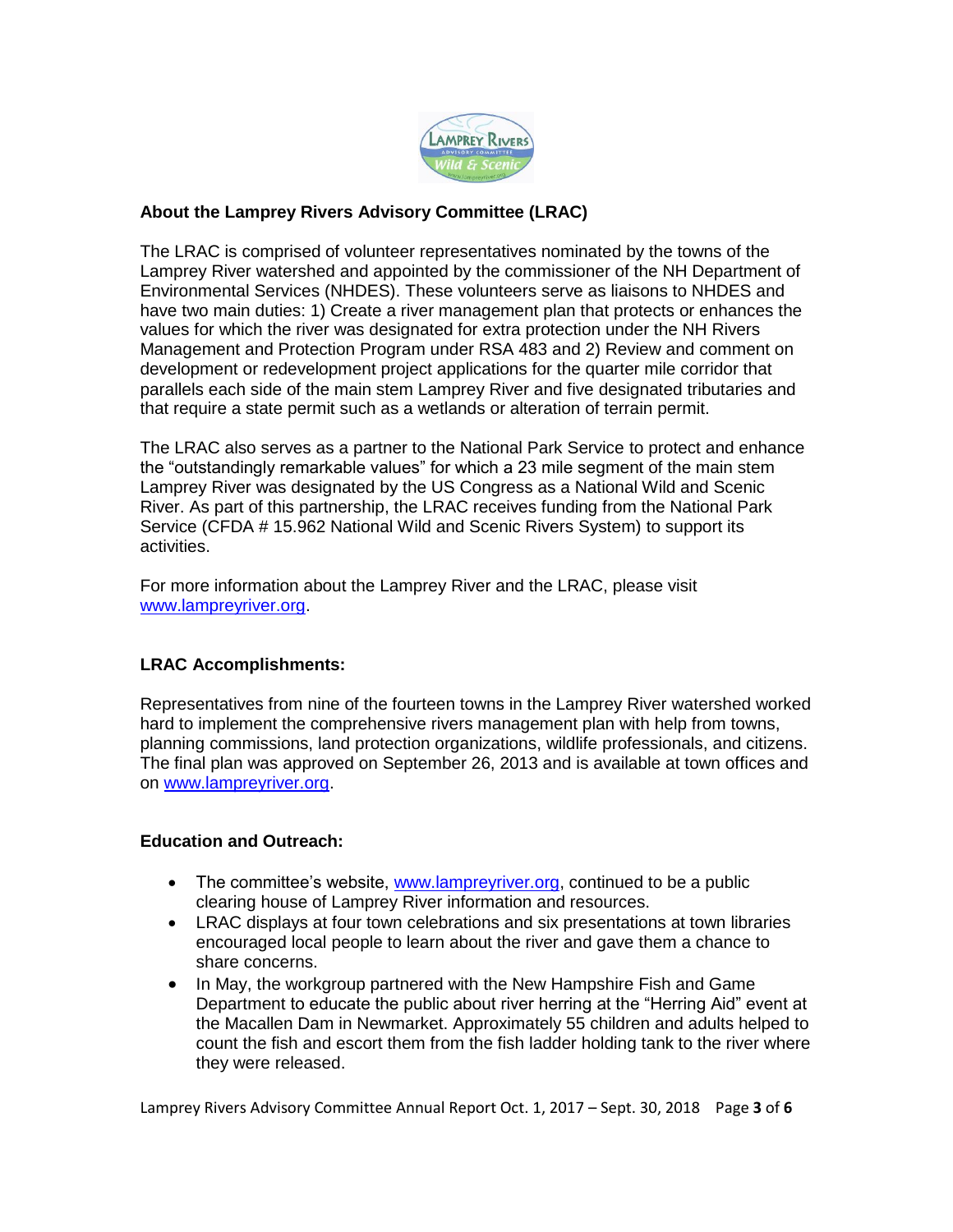- Using a separate, competitive grant from the National Park Service, the LRAC published and shared its *Twenty Years of Progress* report as a model for current and future Wild and Scenic Rivers.
- Three fourth grade classes from Mast Way School in Lee made extensive use of *The Lamprey River Curriculum* and participated in a river-based science field trip*.*

## **History:**

- In Durham, the LRAC provided funding to build the Thompson Forest kiosk framework and will help to provide historical content for the kiosk panel.
- The LRAC provided historical content and artistic advice for kiosks at Schoppmeyer Park in Newmarket.

### **Land Protection:**

- Working with partners such as the Southeast Land Trust, the Natural Resource Conservation Service, The Nature Conservancy, town conservation commissions, and others, the Wild and Scenic Subcommittee continued to provide expertise toward protecting ecologically significant land along the river. As of September 2018, LRAC had contributed funding totaling \$4,934,881 to protect 3512 acres and 16.3 miles of river frontage. For every dollar LRAC provided, three dollars from other sources (such as landowner donations of land value and matching funds from towns and conservation organizations) were used.
- The LRAC awarded a grant of \$5000 to the Barrington Conservation Commission, in partnership with Strafford Regional Planning Commission, for the purpose of updating its natural resource inventory and planning for strategic conservation action. Final products will include co-occurrence mapping where multiple natural resource features are co-located or are in near proximity. The maps will include the most up-to-date conservation data, such as climate change resilience studies, to support wildlife habitat, preserve working farms and forests, and ensure clean water resources. The template for producing the GIS maps can be easily shared with other communities that need to update their natural resource inventories or conservation planning. The headwaters of the Little River, one of the five state-protected tributaries of the Lamprey River, are located in Barrington. Protection of the tributaries is essential to the protection of the Lamprey River.

#### **Project Review:**

- The project review workgroup commented on 23 proposed development or redevelopment projects along the main river and tributaries that required state environmental permits.
- Complaints or concerns about activities along the river were referred to local code enforcement officers who then contacted NHDES for enforcement as appropriate.

Lamprey Rivers Advisory Committee Annual Report Oct. 1, 2017 – Sept. 30, 2018 Page **4** of **6**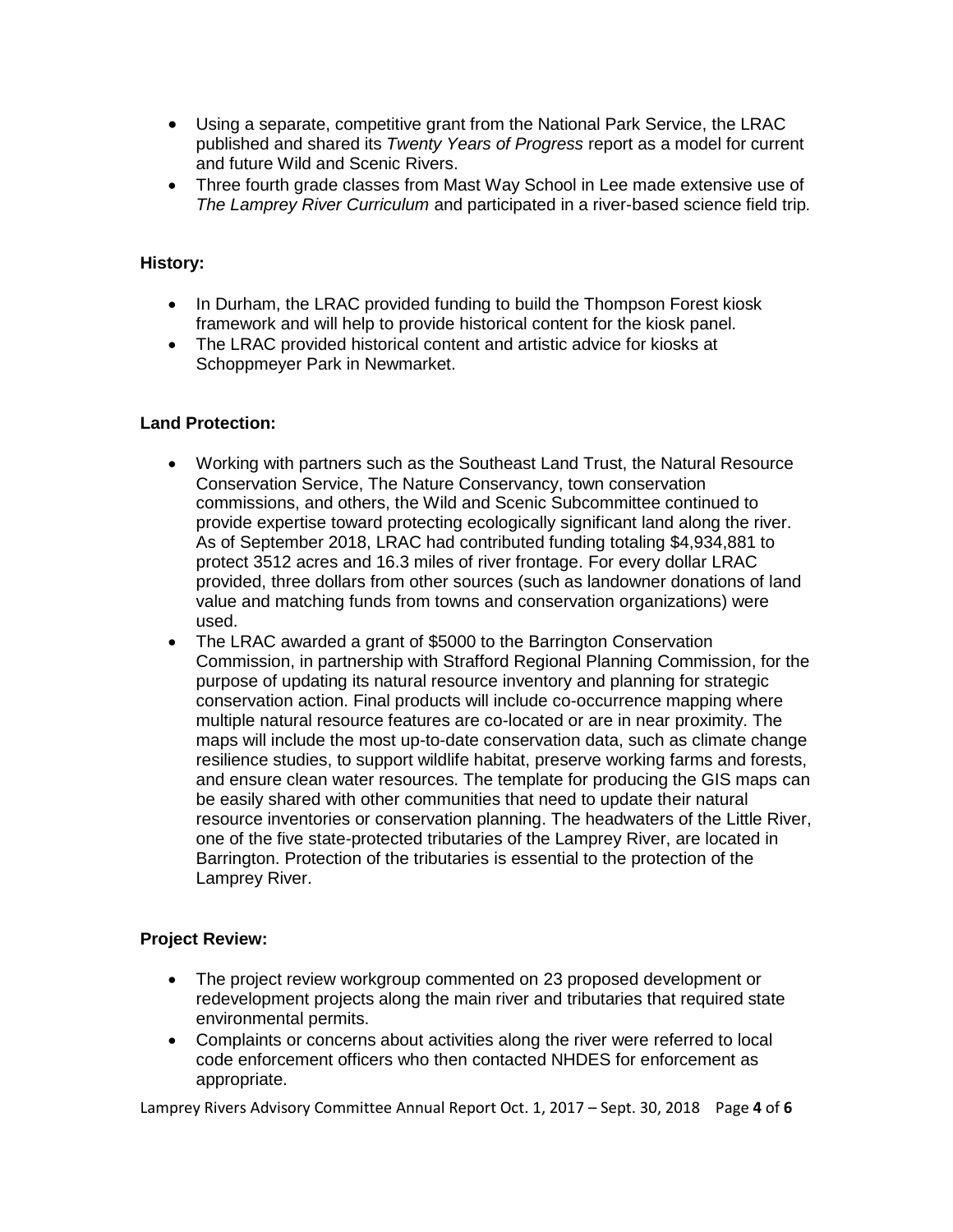## **Recreation:**



With help from a generous grant from the New Hampshire Charitable Foundation, paddling conditions between Epping and Lee were improved as part of a pilot project to enhance canoe passage while protecting ecological values of instream wood. The LRAC worked in partnership with Trout Unlimited to evaluate each obstacle and remove enough wood to allow canoe passage at base flow. The wood was relocated back into the river to protect fish habitat. Work was completed in late August and a public paddle will be offered in early October.

- In partnership with the LRAC, the Epping Conservation Commission began work on a multi-year effort to improve access at the Tilton Conservation Area on Route 87. This site is a public canoe launch area and serves as the finish line for the annual Lamprey River Canoe Race and also marks the beginning of the improved Epping to Lee section noted above. Preliminary work included adding gravel to the parking lot to allow vehicles to turn safely, creating plans to revive the floodplain trail, and improving signage on site. Future work will include reconfiguring the canoe launch to improve safety and reduce erosion.
- As part of a Small Grant to the Newmarket Recreation Department, the LRAC provided program funding and educational support to novice paddlers. The project helped to increase awareness of ecological issues affecting the river and Great Bay and improved participation in the Splash and Dash race.
- For the second year, the committee sponsored an eco-paddle on the saltwater portion that offered participants a chance to meet researchers who are engaged in river herring migration, oyster restoration, eelgrass recovery efforts, and water quality issues.

## **Water Quality and Quantity:**

- The LRAC continued to provide financial assistance the Lamprey River Watershed Association to test and report water quality data as part of the New Hampshire Volunteer River Assessment Program. Wild and Scenic Subcommittee funding ensured that years of data were not interrupted by cuts to the state program.
- Work continued on a project to collate and interpret water quality data spanning 25 years to create a report that is accessible and understandable to the public. Despite a few areas of low dissolved oxygen, the river is otherwise meeting criteria for "fishable and swimmable" conditions. To view Part I of the report, visit [http://www.lampreyriver.org/UploadedFiles/Files/water\\_qual\\_23\\_yr\\_report\\_2016.](http://www.lampreyriver.org/UploadedFiles/Files/water_qual_23_yr_report_2016.pdf)

Lamprey Rivers Advisory Committee Annual Report Oct. 1, 2017 – Sept. 30, 2018 Page **5** of **6**